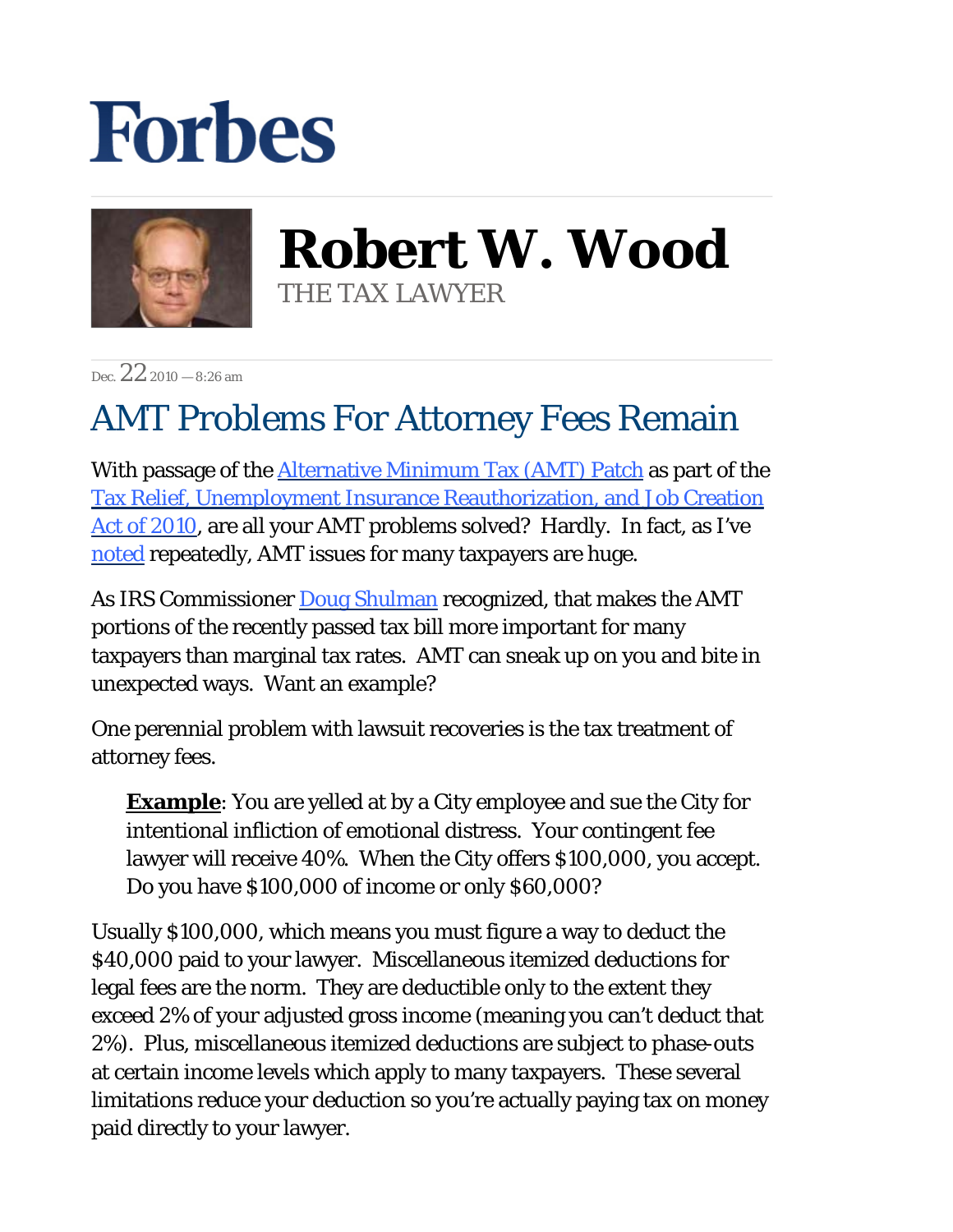Most insidiously, though, the legal fees are not deductible—at all—for purposes of the AMT. The AMT is a separate tax calculation. Once you've computed your regular tax due, you still must determine your Alternative Minimum Taxable Income ("AMTI") by adding back certain tax preference items—like legal fees—and then applying a 28% rate. Your AMT is the amount by which these alternative taxes exceed your regular tax.

If much of your income is offset by deductions—like legal fee deductions—you'll often pay AMT. It's hard (if not impossible) to estimate AMT liability, so you have to run the numbers. And the bigger the lawsuit recovery and legal fees, the bigger the AMT problem. The higher exemptions in the new law for 2011 and 2012 will help, but not with a big recovery or big fees. See [AMT Patch Nicely Embroidered](http://blogs.forbes.com/robertwood/2010/12/17/amt-patch-nicely-embroidered/).

If you run examples with a \$1 million or \$10 million recovery and with higher legal fees, say 50%, the AMT can be downright shocking. Costs (travel, court fees, transcripts, copies, expert fees, jury consultants) are treated the same as legal fees, so legal fees can (combined with costs) climb to 70% or 80% in some cases. Some clients actually *lose* money after tax by winning a lawsuit. See *[Spina v. Forest Preserve Dist. of Cook](http://scholar.google.com/scholar_case?case=11102662371970222326&hl=en&as_sdt=2&as_vis=1&oi=scholarr) [County](http://scholar.google.com/scholar_case?case=11102662371970222326&hl=en&as_sdt=2&as_vis=1&oi=scholarr)*.

Some taxpayers are able to get around the AMT problem with attorney fees by one or more of these potential (but not always foolproof) solutions:

- Try to avoid the income inclusion on the attorney fees in the first place, which may be possible in certain types of litigation; 1.
- Qualify for an above-the-line deduction rather than a miscellaneous itemized deduction (often possible in employment, civil rights and certain other litigation); or 2.
- Keep litigation within the confines of a trade or business where legal fees can be deducted "above-the-line" (that is, not as miscellaneous itemized deductions). 3.

For more, see:

[The Only Good Legal Fees Are Tax Deductible Legal Fees](http://blogs.forbes.com/robertwood/2010/09/22/the-only-good-legal-fees-are-tax-deductible-legal-fees/)